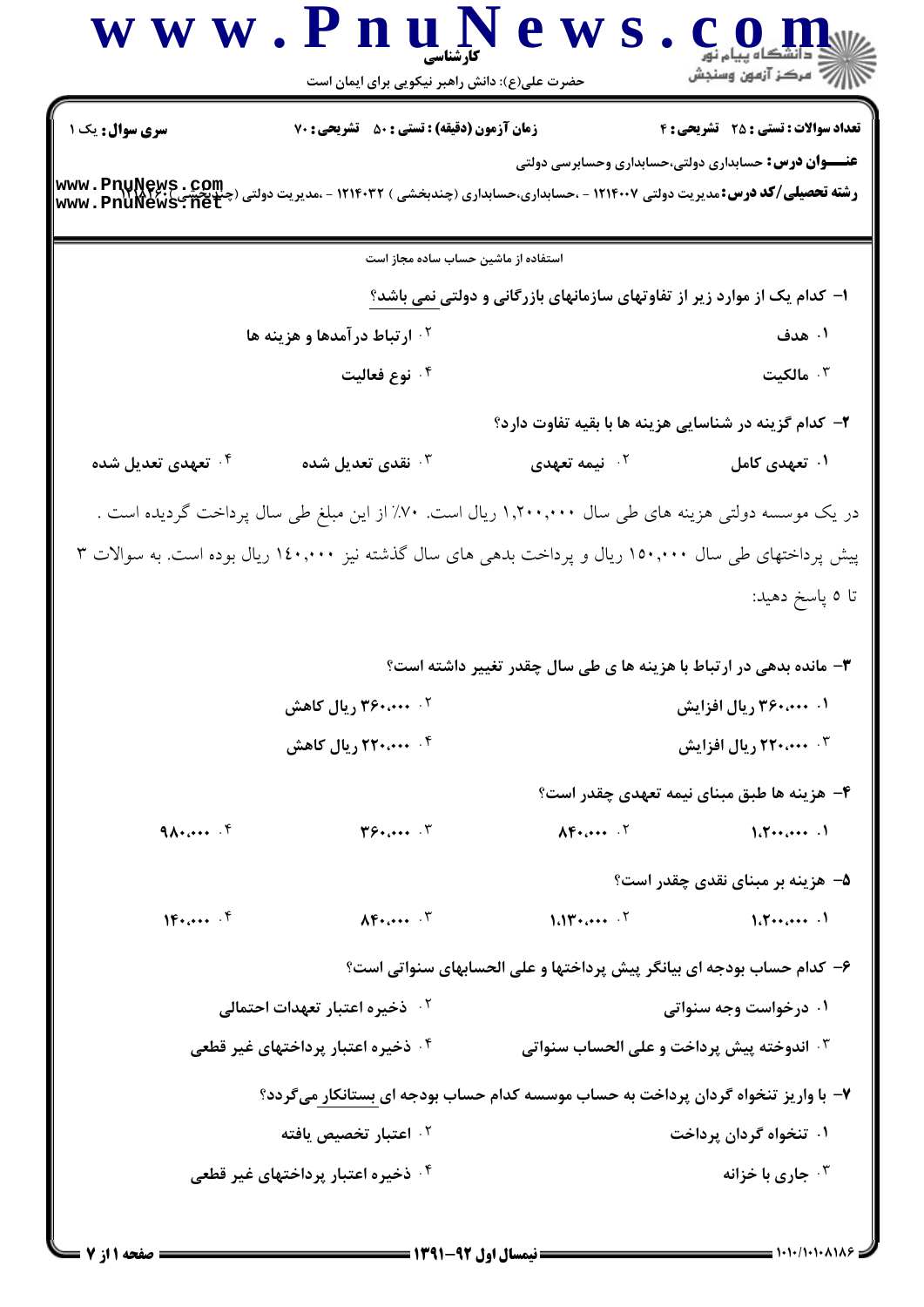|                 | حضرت علی(ع): دانش راهبر نیکویی برای ایمان است       | لاڪ دانشڪاه پيام نور<br>  />   مرکز  آزمون  وسنڊش                                                                                                                            |
|-----------------|-----------------------------------------------------|------------------------------------------------------------------------------------------------------------------------------------------------------------------------------|
| سری سوال: ۱ یک  | زمان آزمون (دقیقه) : تستی : 50 ٪ تشریحی : 70        | <b>تعداد سوالات : تستی : 25 ۔ تشریحی : 4</b>                                                                                                                                 |
| www.Pnunews.com |                                                     | <b>عنـــوان درس:</b> حسابداری دولتی،حسابداری وحسابرسی دولتی<br><b>رشته تحصیلی/کد درس: م</b> دیریت دولتی ۱۲۱۴۰۰۷ - ،حسابداری،حسابداری (چندبخشی ) ۱۲۱۴۰۳۲ - ،مدیریت دولتی (۰   |
|                 |                                                     | ۸– کدامیک از گزینه های زیر حساب بودجه ای نمی باشد؟                                                                                                                           |
|                 | <sup>۲</sup> ۰ دریافتی از خزانه                     | ۰۱ درخواست وجه                                                                                                                                                               |
|                 | ۰۴ اعتبار تخصیص یافته                               | ۰۳ ذخیره اعتبار تعهدات احتمالی                                                                                                                                               |
|                 |                                                     | ۹- کدامیک از گزینه های زیر جزء حسابهای مستقل برای وجوه دولتی <u>نمی باشد؟</u>                                                                                                |
|                 | ۰ <sup>۲</sup> حساب مستقل وجوه عوارض م <i>خص</i> وص | ۰۱ حساب مستقل وجوه درامد اختصاصی                                                                                                                                             |
|                 | ۰۴ حساب مستقل پروژه های عمرانی                      | ۰ <sup>۳</sup> حساب مستقل وجوه بازنشستگی                                                                                                                                     |
|                 |                                                     | ۱۰– کدام گزینه تعهد ایجاد نمیکند؟                                                                                                                                            |
| ۰۴ فاکتور خرید  | ۰ <sup>۳</sup> احکام قضائی                          | ۰۱ تحویل کالا<br>۰۲ انجام خدمات                                                                                                                                              |
|                 |                                                     | <b>۱۱– کدام دسته از استفاده کنندگان از حسابداری دولتی با بقیه متفاوت است</b> ؟                                                                                               |
|                 | ۰ <sup>۲</sup> مدیران سطوح میانی                    | ۰۱ مسئولین برنامه ریزی                                                                                                                                                       |
|                 | ۰ <sup>۴</sup> حسابرسان داخلی                       | حسابرسان مستقل $\cdot^{\mathsf{y}}$                                                                                                                                          |
|                 |                                                     | ۱۲- حسابداری بودجه ای بر کدام اصل استوار است؟                                                                                                                                |
|                 | <sup>۲ .</sup> لزوم نگهداری حساب های مستقل          | ۰۱ رویدادهای بودجه ای                                                                                                                                                        |
|                 | ۰۴ لزوم کنترل بودجه ای                              | اعتبارات مصوب $\cdot$ "                                                                                                                                                      |
|                 |                                                     | ۱۳- مازاد ثبت شده در تصویب بودجه چه نامیده میشود؟                                                                                                                            |
|                 | ۰۲ مازاد تخصیص یافته                                | ۰۱ مازاد تخصیص نیافته                                                                                                                                                        |
|                 | ۰ <sup>۴</sup> مازاد پیش بینی شده                   | ا مازاد بودجه ای $\cdot$ ۳                                                                                                                                                   |
|                 |                                                     | ۱۴– درصورتی که برای خرید کالایی ۳۲۰،۰۰۰ ریال تامین اعتبار صورت گرفته و ۲۰۰،۰۰۰ ریال پیش پرداخت انجام شده باشد و<br>فاكتور نهايي كالا ۳۴۵،۰۰۰ ريال باشد كدام گزينه صحيح نيست؟ |
|                 |                                                     | ۰۱ ذخیره تعهدات احتمالی ۳۴۵،۰۰۰ ریال بدهکار میشود                                                                                                                            |
|                 |                                                     | <sup>۲.</sup> اعتبار مصرف شده ۳۴۵،۰۰۰ ریال بستانکار میشود                                                                                                                    |
|                 |                                                     | ۰ <sup>۳</sup> ذخیره اعتبار پرداختهای غیرقطعی ۲۰۰،۰۰۰ ریال بدهکار میشود                                                                                                      |
|                 |                                                     | ۰۴ اعتبار تخصیص یافته ۲۵،۰۰۰ ریال بدهکار میشود                                                                                                                               |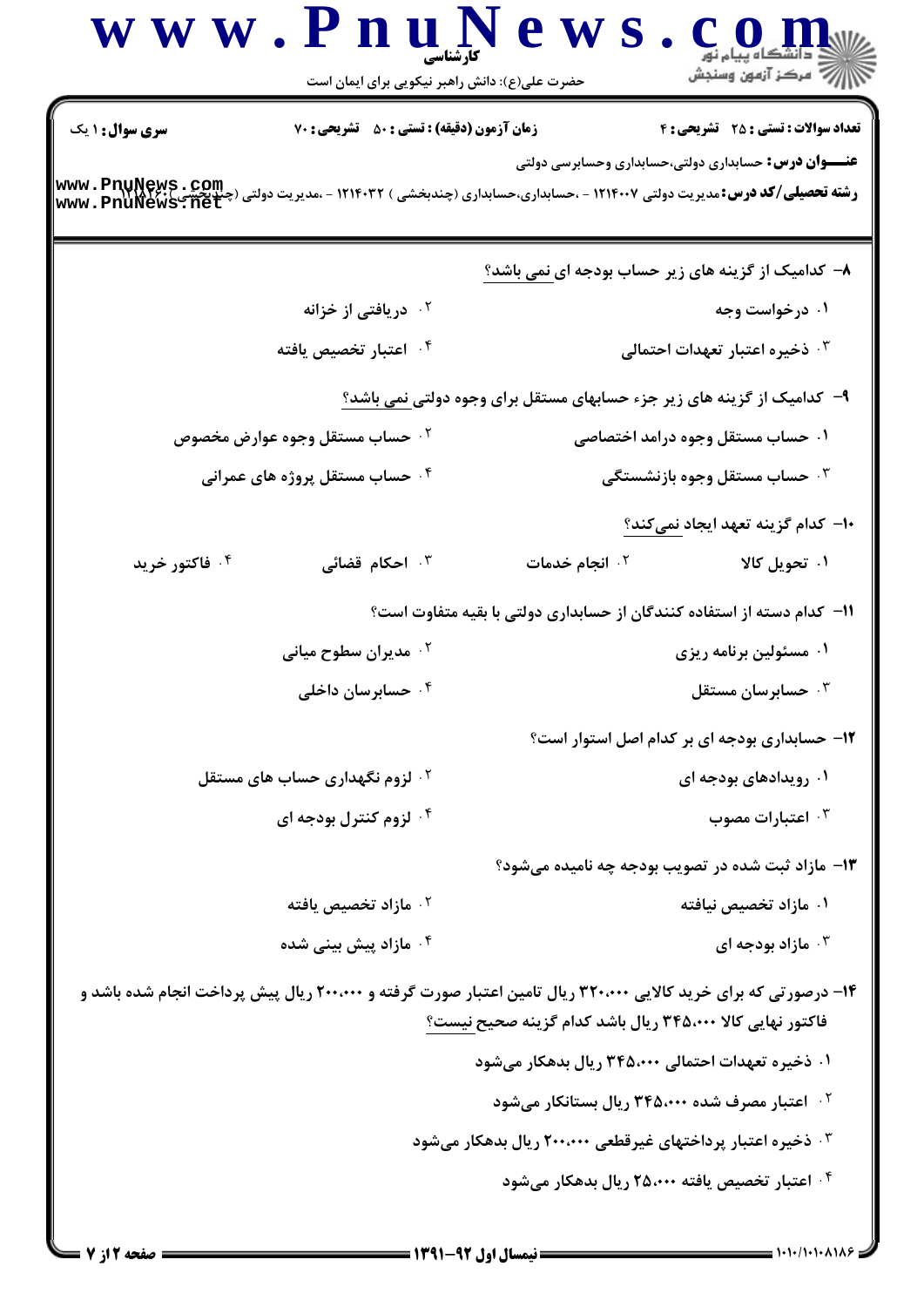| <b>سری سوال : ۱ یک</b><br>www.PnuNews.com | زمان آزمون (دقیقه) : تستی : 50 ٪ تشریحی : 70 | <b>رشته تحصیلی/کد درس:</b> مدیریت دولتی ۱۲۱۴۰۰۷ - ،حسابداری،حسابداری (چندبخشی ) ۱۲۱۴۰۳۲ - ،مدیریت دولتی (، | <b>تعداد سوالات : تستی : 25 ۔ تشریحی : 4</b><br><b>عنــــوان درس:</b> حسابداری دولتی،حسابداری وحسابرسی دولتی |
|-------------------------------------------|----------------------------------------------|------------------------------------------------------------------------------------------------------------|--------------------------------------------------------------------------------------------------------------|
|                                           |                                              |                                                                                                            |                                                                                                              |
|                                           |                                              |                                                                                                            | ۱۵– گروه حساب داراییهای ثابت عمومی:                                                                          |
|                                           |                                              |                                                                                                            | ۰۱ یک واحد مالی مستقل است                                                                                    |
|                                           |                                              | ۰۳ تنها حساب مستقلی است که دارائی ها در آن ثبت میگردد                                                      | <b>۲ . یک واحد حسابداری مستقل است</b>                                                                        |
|                                           |                                              | ۰۴ یکی از اجزای اصلی حساب مستقل وجوه عمومی است                                                             |                                                                                                              |
|                                           | می باشد.                                     |                                                                                                            | ۱۶- صورت مقادیر کار های انجام شده ، یکی از فرم های اثبات مرحله                                               |
| ۰۴ صدور حواله                             | تسجيل $\cdot$                                | ۰۲ تعهد                                                                                                    | ۰۱ تشخیص                                                                                                     |
|                                           |                                              |                                                                                                            | <b>۱۷</b> - قطعی و مشخص شدن قیمت کالا و خدمات چه نام دارد؟                                                   |
| ۰۴ تشخیص                                  | $\cdot$ تسجيل                                | ۰ <sup>۲</sup> تامین اعتبار                                                                                | ۰۱ تعهد                                                                                                      |
|                                           |                                              |                                                                                                            | ۱۸– درآمدهایی که به خزانه منتقل <u>نشده در</u> کدام حساب منعکس است؟                                          |
|                                           | ۰ <sup>۲</sup> تنخواه گردان خزانه            |                                                                                                            | ۰۱ بانک تمرکز وجوه درامد                                                                                     |
|                                           | خاری با خزانه $\cdot$ ۴ $\cdot$              |                                                                                                            | دریافتی از خزانه $\cdot$ "                                                                                   |
|                                           |                                              |                                                                                                            | ۱۹- در دانشگاهها و موسسات آموزش عالی(غیر مشمول ماده ۶۳ ق م ع):                                               |
|                                           |                                              | ۰۱ برخی از حسابهای بودجه ای بسته و برخی به سال بعد انتقال می یابند                                         |                                                                                                              |
|                                           |                                              |                                                                                                            | <b>10 انتقال وجوه به خزانه اجباری است</b>                                                                    |
|                                           |                                              |                                                                                                            | بستن حسابها اختیاری است $\cdot^{\texttt{w}}$                                                                 |
|                                           |                                              | <b>۴ قانتقال تمامی حسابها ی بودجه ای به سال بعد اجباری است</b>                                             |                                                                                                              |
|                                           |                                              |                                                                                                            | ۲۰- شرط تعهد و پرداخت در شناسایی هزینه مربوط به کدامیک از مبانی حسابداری است؟                                |
| ۰ <sup>۴</sup> تعهدی تعدیل شده            | نقدی تعدیل شده $\cdot$ "                     | ۰ <sup>۲</sup> نیمه تعهدی                                                                                  | ۰۱ نقدی کامل                                                                                                 |
|                                           |                                              |                                                                                                            | <b>٢١</b> - تصويب بودجه وظيفه كدام گزينه است؟                                                                |
|                                           | ۰۲ قوه مقننه                                 |                                                                                                            | ۰۱ قوه مجریه                                                                                                 |
|                                           | ۰۴ سازمان برنامه و بودجه                     |                                                                                                            | ديوان محاسبات $\cdot^{\mathsf{\texttt{v}}}$                                                                  |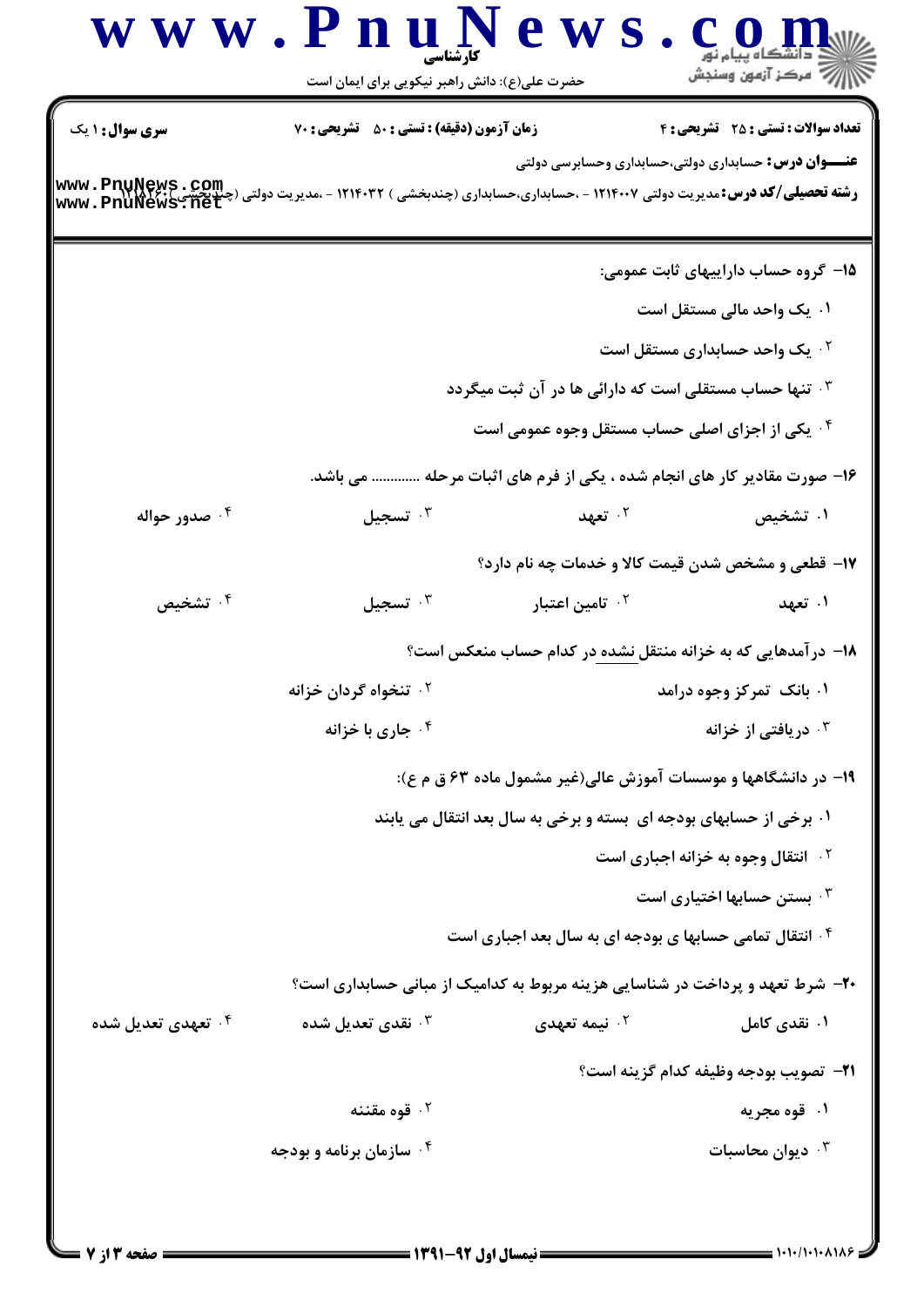| <b>سری سوال : ۱ یک</b><br>www.PnuNews.com<br>۰۴ پرداخت<br>۲۴– طبق ماده ۵۳ قانون محاسبات عمومی کشور، مسئولیت و اختیار مراحل اداری خرج به عهدهو مسئولیت مراحل | زمان آزمون (دقیقه) : تستی : ۵۰٪ تشریحی : ۷۰<br><b>رشته تحصیلی/کد درس:</b> مدیریت دولتی ۱۲۱۴۰۰۷ - ،حسابداری،حسابداری (چندبخشی ) ۱۲۱۴۰۳۲ - ،مدیریت دولتی (چ<br>۰ <sup>۲</sup> اعتبار مصوب<br>۰ <sup>۴</sup> اعتبار تخصیص یافته<br>۰۳ تعهد | <b>۲۳</b> - کدامیک از گزینه های زیر جز مراحل اداری انجام هزینه می باشد؟<br>۰ <sup>۲</sup> تامین اعتبار |                                   | <b>تعداد سوالات : تستی : 25 - تشریحی : 4</b><br><b>عنـــوان درس:</b> حسابداری دولتی،حسابداری وحسابرسی دولتی<br>۲۲– در مرحله تامین اعتبارکدام حساب بدهکار میگردد؟<br>۰۱ ذخیره تعهدات احتمالی<br>اعتبار مصرف شده $\cdot$ ۳<br>۰۱ نظارت مالی |        |
|-------------------------------------------------------------------------------------------------------------------------------------------------------------|-----------------------------------------------------------------------------------------------------------------------------------------------------------------------------------------------------------------------------------------|--------------------------------------------------------------------------------------------------------|-----------------------------------|-------------------------------------------------------------------------------------------------------------------------------------------------------------------------------------------------------------------------------------------|--------|
|                                                                                                                                                             |                                                                                                                                                                                                                                         |                                                                                                        |                                   |                                                                                                                                                                                                                                           |        |
|                                                                                                                                                             |                                                                                                                                                                                                                                         |                                                                                                        |                                   |                                                                                                                                                                                                                                           |        |
|                                                                                                                                                             |                                                                                                                                                                                                                                         |                                                                                                        |                                   |                                                                                                                                                                                                                                           |        |
|                                                                                                                                                             |                                                                                                                                                                                                                                         |                                                                                                        |                                   |                                                                                                                                                                                                                                           |        |
|                                                                                                                                                             |                                                                                                                                                                                                                                         |                                                                                                        |                                   |                                                                                                                                                                                                                                           |        |
|                                                                                                                                                             |                                                                                                                                                                                                                                         |                                                                                                        |                                   |                                                                                                                                                                                                                                           |        |
|                                                                                                                                                             |                                                                                                                                                                                                                                         |                                                                                                        |                                   |                                                                                                                                                                                                                                           |        |
|                                                                                                                                                             |                                                                                                                                                                                                                                         |                                                                                                        |                                   |                                                                                                                                                                                                                                           |        |
|                                                                                                                                                             |                                                                                                                                                                                                                                         |                                                                                                        |                                   |                                                                                                                                                                                                                                           |        |
|                                                                                                                                                             |                                                                                                                                                                                                                                         |                                                                                                        |                                   | مالی خرج به عهده باشد.                                                                                                                                                                                                                    |        |
|                                                                                                                                                             | ۰۱ وزیر وزارتخانه یا رئیس موسسه دولتی- ذیحساب وزارتخانه یا موسسه دولتی                                                                                                                                                                  |                                                                                                        |                                   |                                                                                                                                                                                                                                           |        |
|                                                                                                                                                             | <sup>۲ .</sup> ذیحساب وزار تخانه یا موسسه دولتی-وزیر وزار تخانه یا رئیس موسسه دولتی                                                                                                                                                     |                                                                                                        |                                   |                                                                                                                                                                                                                                           |        |
|                                                                                                                                                             |                                                                                                                                                                                                                                         | ۰۳ وزیر وزارتخانه یا رئیس موسسه دولتی- کار پرداز یا واحد تدارکات                                       |                                   |                                                                                                                                                                                                                                           |        |
|                                                                                                                                                             |                                                                                                                                                                                                                                         | ۰۴ کار پرداز یا واحد تدارکات-وزیر وزارتخانه یا رئیس موسسه دولتی                                        |                                   |                                                                                                                                                                                                                                           |        |
|                                                                                                                                                             |                                                                                                                                                                                                                                         | ۲۵- با واریز وجوه مصرف نشده به خزانه کدام حساب بدهکار نمیگردد؟                                         |                                   |                                                                                                                                                                                                                                           |        |
|                                                                                                                                                             | <sup>۲ .</sup> دریافتی از خزانه                                                                                                                                                                                                         |                                                                                                        |                                   | ۰۱ تنخواه گردان حسابداری                                                                                                                                                                                                                  |        |
|                                                                                                                                                             | ۰۴ درخواست وجه                                                                                                                                                                                                                          |                                                                                                        |                                   | جاری با خزانه $\cdot ^{\intercal}$                                                                                                                                                                                                        |        |
|                                                                                                                                                             | سوالات تشريحى                                                                                                                                                                                                                           |                                                                                                        |                                   |                                                                                                                                                                                                                                           |        |
|                                                                                                                                                             |                                                                                                                                                                                                                                         |                                                                                                        |                                   |                                                                                                                                                                                                                                           |        |
| ۱– دریک موسسه دولتی در آمدهای پیش بینی شده طی سال ۵۵۰٬۰۰۰ ریال بوده است.سایر رویدادهای طی سال در<br>۲،۰۰ نمره                                               |                                                                                                                                                                                                                                         |                                                                                                        |                                   | رابطه با در آمدها به شرح زیر است.                                                                                                                                                                                                         |        |
| درآمدهای تشخیص شده و وصول نشده ۸۲۰،۰۰۰ ریال که ۳۵،۰۰۰ ریال آن مشکوک الوصول برآورد می                                                                        |                                                                                                                                                                                                                                         |                                                                                                        |                                   |                                                                                                                                                                                                                                           |        |
|                                                                                                                                                             |                                                                                                                                                                                                                                         |                                                                                                        |                                   |                                                                                                                                                                                                                                           | گر دد. |
|                                                                                                                                                             |                                                                                                                                                                                                                                         | درآمدهای نقدی تشخیص شده طی سال ۲۱۰،۰۰۰ ریال                                                            |                                   |                                                                                                                                                                                                                                           |        |
|                                                                                                                                                             |                                                                                                                                                                                                                                         |                                                                                                        | مطالبات وصولی طی سال ۹۴۰،۰۰۰ ریال |                                                                                                                                                                                                                                           |        |
|                                                                                                                                                             |                                                                                                                                                                                                                                         | سوخت مطالبات مشكوك الوصول ۴٬۰۰۰ ريال                                                                   |                                   |                                                                                                                                                                                                                                           |        |
|                                                                                                                                                             | وصول مطالباتی که قبلا وصول آن در آینده نزدیک بعید پیش بینی شده بود ۷۰،۰۰۰ ریال                                                                                                                                                          |                                                                                                        |                                   |                                                                                                                                                                                                                                           |        |
|                                                                                                                                                             | پیش دریافتها و تسویه پیش دریافتها طی سال به ترتیب ۲۵،۰۰۰ ریال و ۶۰،۰۰۰ ریال                                                                                                                                                             |                                                                                                        |                                   |                                                                                                                                                                                                                                           |        |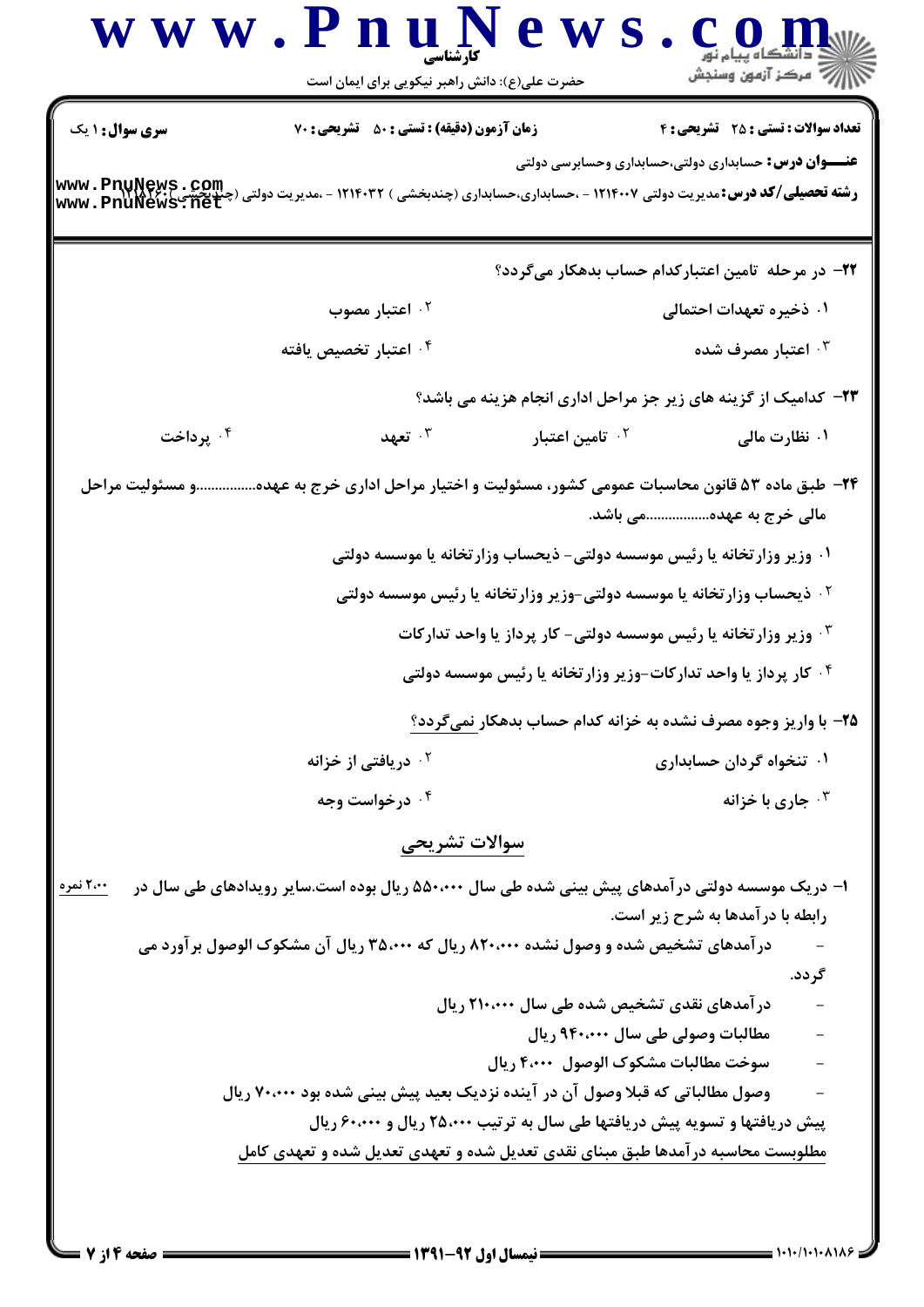

حضرت علی(ع): دانش راهبر نیکویی برای ایمان است

**تعداد سوالات : تستی : 25 - تشریحی : 4** 

زمان آزمون (دقیقه) : تستی : 50 ٪ تشریحی : 70

**سری سوال : ۱ یک** 

۱،۵۰ نمره

**عنـــوان درس:** حسابداري دولتي،حسابداري وحسابرسي دولتي

**رشته تحصیلی/کد درس:**مدیریت دولتی ۱۲۱۴۰۰۷ - ،حسابداری،حسابداری (چندبخشی ) ۱۲۱۴۰۳۲ - ،مدیریت دولتی (چندچشی **www . PnuNews . Com**<br>www . PnuNews . net

۲- اطلاعات زیر از یک حساب مستقل وجوه عمومی موجود است :

 $V \cdots$ اعتبار مصوب  $YF$ ... در آمدهای پیش بینی شده  $90...$ تخصيص اعتبار دريافتهاي وجوه عمومي  $\Lambda$ ...  $\Delta$ 9.... پرداختهای وجوه عمومی

مطلوبست انجام ثبتهای طی سال و بستن حسابها در پایان سال در دفتر روزنامه حساب مستقل خزانه داری

کل.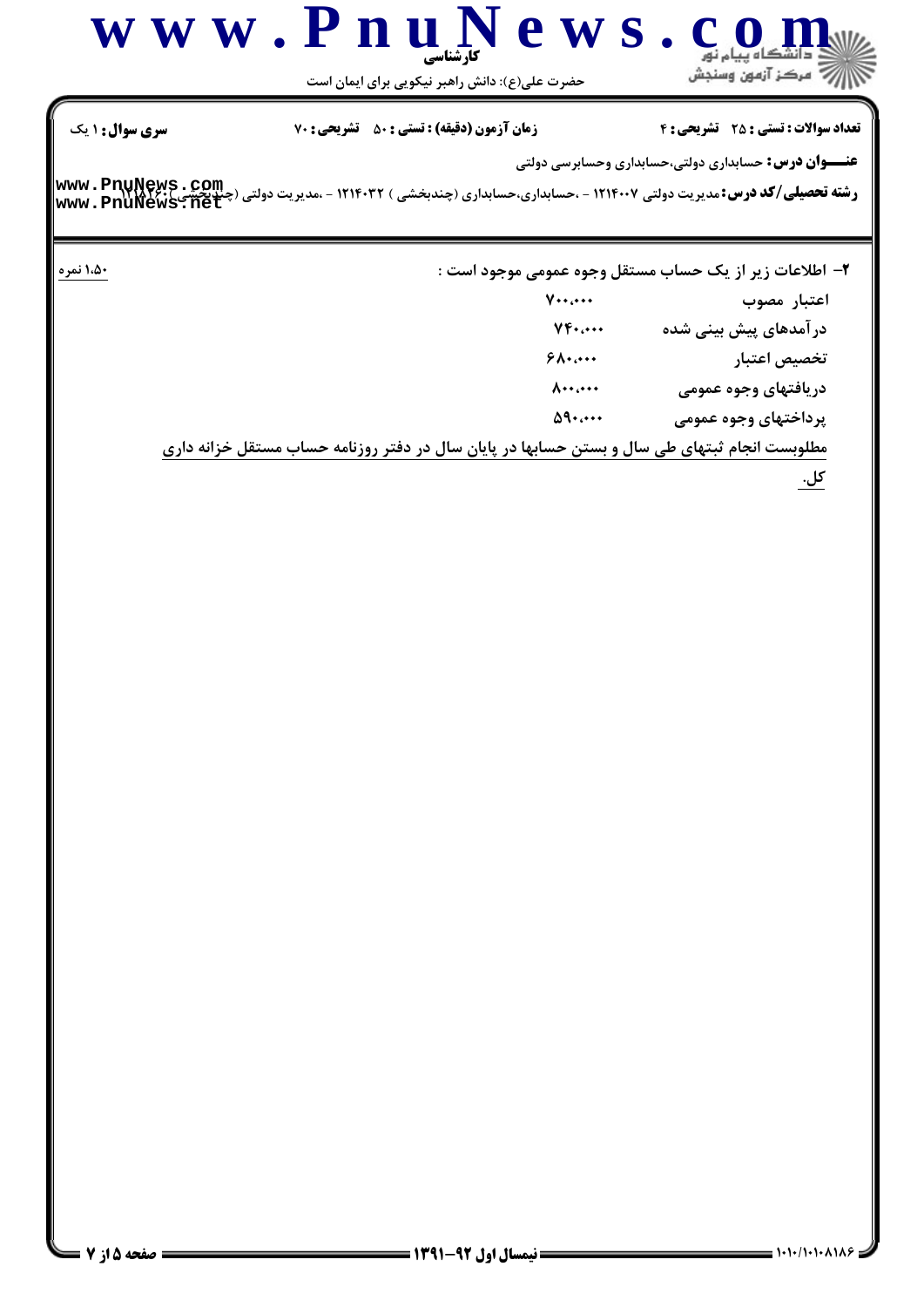|                                    | کارشناسی<br>حضرت علی(ع): دانش راهبر نیکویی برای ایمان است                                                 |                                                | رج آمرڪز آزمون وسنڊش                                        |
|------------------------------------|-----------------------------------------------------------------------------------------------------------|------------------------------------------------|-------------------------------------------------------------|
| سری سوال: ۱ یک                     | زمان آزمون (دقیقه) : تستی : 50 ٪ تشریحی : 70                                                              |                                                | <b>تعداد سوالات : تستی : 25 ۔ تشریحی : 4</b>                |
| www.PnuNews.com<br>www.PnuNews.net | <b>رشته تحصیلی/کد درس:</b> مدیریت دولتی ۱۲۱۴۰۰۷ - ،حسابداری،حسابداری (چندبخشی ) ۱۲۱۴۰۳۲ - ،مدیریت دولتی ( |                                                | <b>عنـــوان درس:</b> حسابداری دولتی،حسابداری وحسابرسی دولتی |
| ۲،۰۰ نمره                          | ۳- اطلاعات زیر مربوط به تراز آزمایشی اصلاح نشده یک حساب مستقل وجوه جاری در ۸۷/۱۲/۲۹ است که از             |                                                | سیستم ثبت دو طرفه استفاده می کند.                           |
|                                    | بستانكار                                                                                                  | بدهكار                                         | نام حساب                                                    |
|                                    |                                                                                                           | 15                                             | بودجه جارى                                                  |
|                                    |                                                                                                           | $\mathbf{y} \cdot \mathbf{y} \cdot \mathbf{y}$ | جاری با خزانه                                               |
|                                    |                                                                                                           | $\lambda \cdot \lambda \cdot \cdots$           | درخواست وجه                                                 |
|                                    | 15                                                                                                        |                                                | اعتبار مصوب                                                 |
|                                    | 170                                                                                                       |                                                | اعتبار تخصيص<br>يافته                                       |
|                                    | $\Lambda$                                                                                                 |                                                | دریافتی از خزانه                                            |
|                                    | <b>TA</b>                                                                                                 |                                                | تنخواه گردان<br>حسابداري                                    |
|                                    | <b>٣</b>                                                                                                  |                                                | ذخیره اعتبار پ<br>غير قطعي                                  |
|                                    |                                                                                                           | $\left\{ \ldots \right\}$                      | هزينه سالجاري                                               |
|                                    |                                                                                                           | $\mathbf{r}$                                   | على الحساب<br>سالجاري                                       |
|                                    |                                                                                                           | $\Delta\Delta\cdots$                           | بانک پرداخت                                                 |
|                                    | ۵۰۰۰                                                                                                      |                                                | بدهی به سایر<br>سازمانها                                    |
|                                    | 7.410                                                                                                     | 7.610                                          |                                                             |